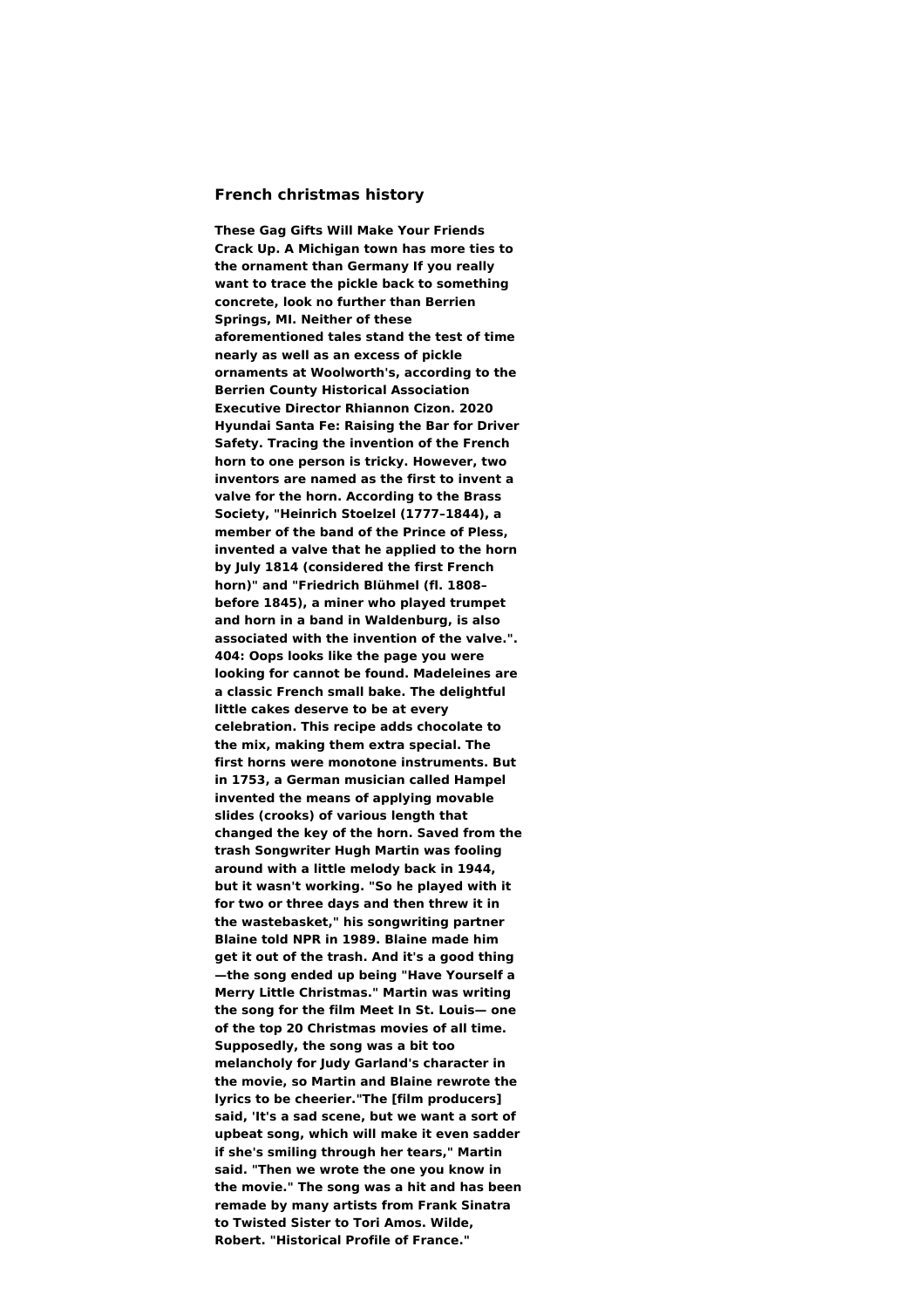**ThoughtCo. (accessed December 16, 2021). Rebecca Franklin is a freelance lifestyle writer and recipe developer. Her expertise is in French cuisine, which she writes about and teaches. The Elephant and Donkey Symbols Were Originally a Joke Artist Thomas Nash created the elephant and donkey symbols that now represent the Republicans and Democrats. It all dates back to 1874 political cartoon published in Harper's Weekly. This is the same man responsible for our modern image of Santa Claus. 17 Fresh Subway Tile Ideas for a Cooler Kitchen. All the Grocery Stores Open on Christmas Day 2021. This content is created and maintained by a third party, and imported onto this page to help users provide their email addresses. You may be able to find more information about this and similar content at piano.io. Who's responsible for the Little Drummer Boy? No one knows for sure who wrote this popular Christmas carol once called "Carol of the Drums" due to the refrain "pa rum pum pum pum" that sounds like the beating on a drum. Credit has been attributed to famous American classical music composer and teacher Katherine K. Davis—who may have based the song on an old Czech carol though the recording artists Henry Onorati and Harry Simeone also get credit. And the daughter of composer Jack Halloran claims that her father was the originator of the version we all know and love. While we may never know what the true source of this song is, you can bet you'll have the refrain stuck in your head for the duration of the season. The 56 Best Christmas Desserts of All Time. Poached pears make for an exceptional, appealing dessert that couldn't be easier to prepare. This recipe showcases fresh pears poached in red wine syrup until they turn buttery soft and a gorgeous, ruby red color. It's a great way to use unripe pears. Do You Know the History of the Christmas Tree?. Robert Wilde is a historian who writes about European history. He is the author of the History in an Afternoon textbook series. Edmund Gumpert and Fritz Kruspe are both credited with inventing double French horns in the late 1800s. German Fritz Kruspe, who has been noted most often as the inventor of the modern double French horn, combined the pitches of the horn in F with the horn in B-flat in 1900. Our emails are made to shine in your inbox, with something fresh every morning, afternoon, and weekend. Oeufs à la neige, or snow eggs, make an elegant presentation for your holiday festivities without weighing you down after a full meal. The light-as-air meringue islands float in a sea of sweet, golden custard for a tasty French treat. Mary Bellis covered inventions and inventors for ThoughtCo for 18 years. She is known for her independent films and documentaries, including one about Alexander Graham Bell. Ornaments crafted**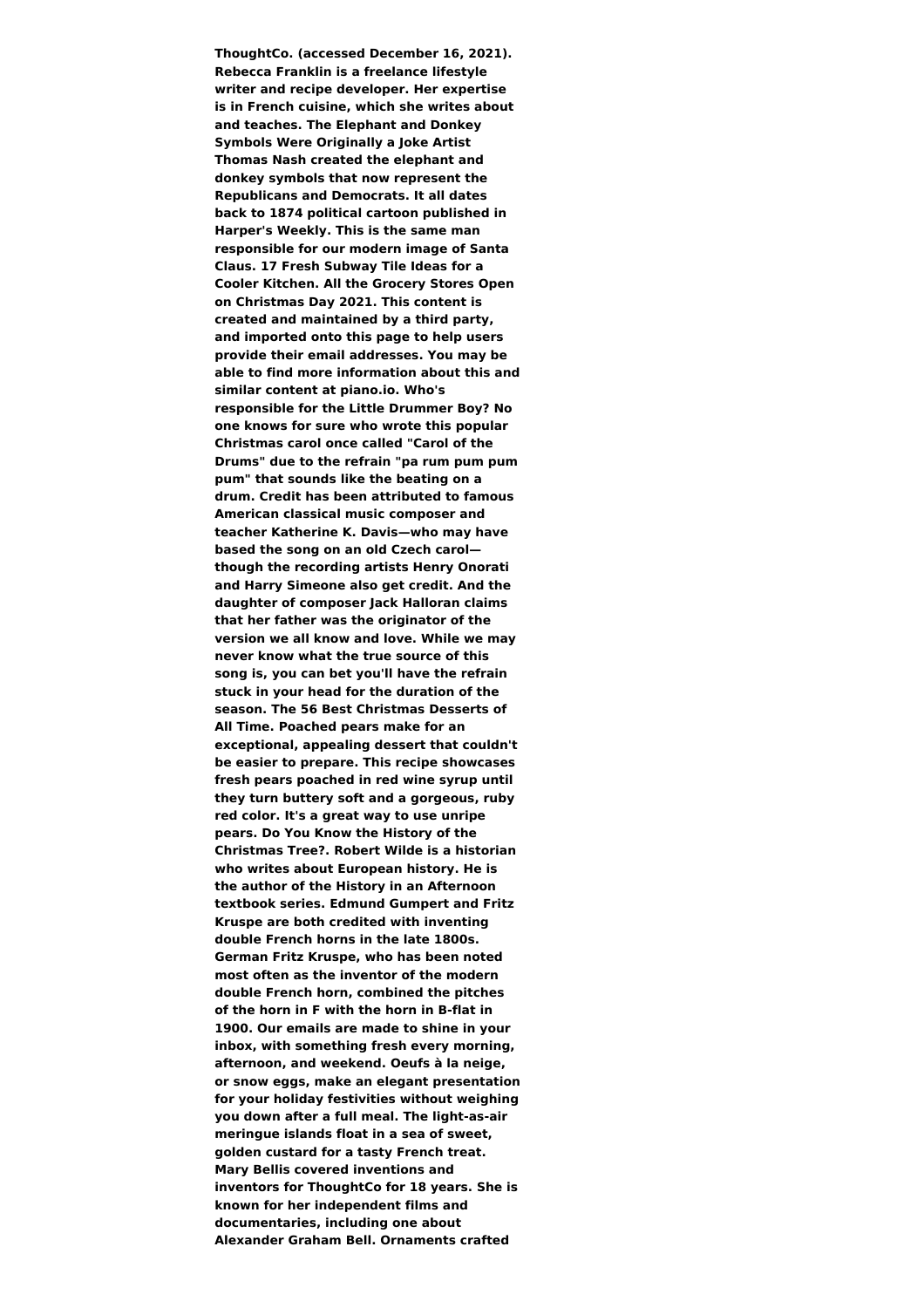**from metallic mercury glass gained popularity in the 1930s—and were often crafted in festive shapes like the Santa, teapot, basket, and cottage here. In 1760, it was discovered (rather than invented) that placing a hand over the bell of the French horn lowered the tone, called stopping. Devices for stopping were later invented, which further enhanced the sound that performers could create. ThoughtCo is part of the Dotdash publishing family. 1. Dickens wrote A Christmas Carol in 1843 as the first in a series of what he called Christmas Books. Enjoy the best stories, advice & jokes delivered right to your inbox!. Kuow.org wrote that when Crosby traveled overseas to perform for troops, the song was the most requested. "I hesitated about doing it because invariably it caused such a nostalgic yearning among the men, that it made them sad," he said in an interview. "Heaven knows, I didn't come that far to make them sad. For this reason, several times I tried to cut it out of the show, but these guys just hollered for it." According to NPR.org, for 72 years, it has remained the most popular Christmas song. Country Living participates in various affiliate marketing programs, which means we may get paid commissions on editorially chosen products purchased through our links to retailer sites. Vintage Ornaments to Add to Your Tree This Christmas. Italians call Chrismas Il Natale, meaning "the birthday.". Did you know? Poinsettia plants are named after Joel R. Poinsett, an American minister to Mexico, who brought the red-and-green plant from Mexico to America in 1828. The tradition of celebrating Christmas as a secular family holiday is splendidly illustrated by a number of English "Christmas" carols such as "Here We Come A-Wassailing" or "Deck the Halls." It can also be seen in the practice of sending Christmas cards, which began in England in the 19th century. Moreover, in countries such as. Caroling also began in England. Wandering musicians would travel from town to town visiting castles and homes of the rich. In return for their performance, the musicians hoped to receive a hot meal or money. From its Puritan roots to complaints of rampant commercialism ("What is it you want?" Charlie Brown asks Lucy in A Charlie Brown Christmas. "Real Estate."), Christmas in America has been filled with traditions, old and new. Some date back to 16thcentury Germany or even ancient. Christmas did not start in Germany, but many of the holiday's traditions began there, including decorating trees. The celebration of Christmas started in Rome about 336, but it did not become a major Christian festival until the 9th century. jōl or the Anglo-Saxon geōl, which referred to the feast of the. Christmas carols with Scripture readings narrating salvation history from the Fall in the Garden of Eden to the coming of Christ.**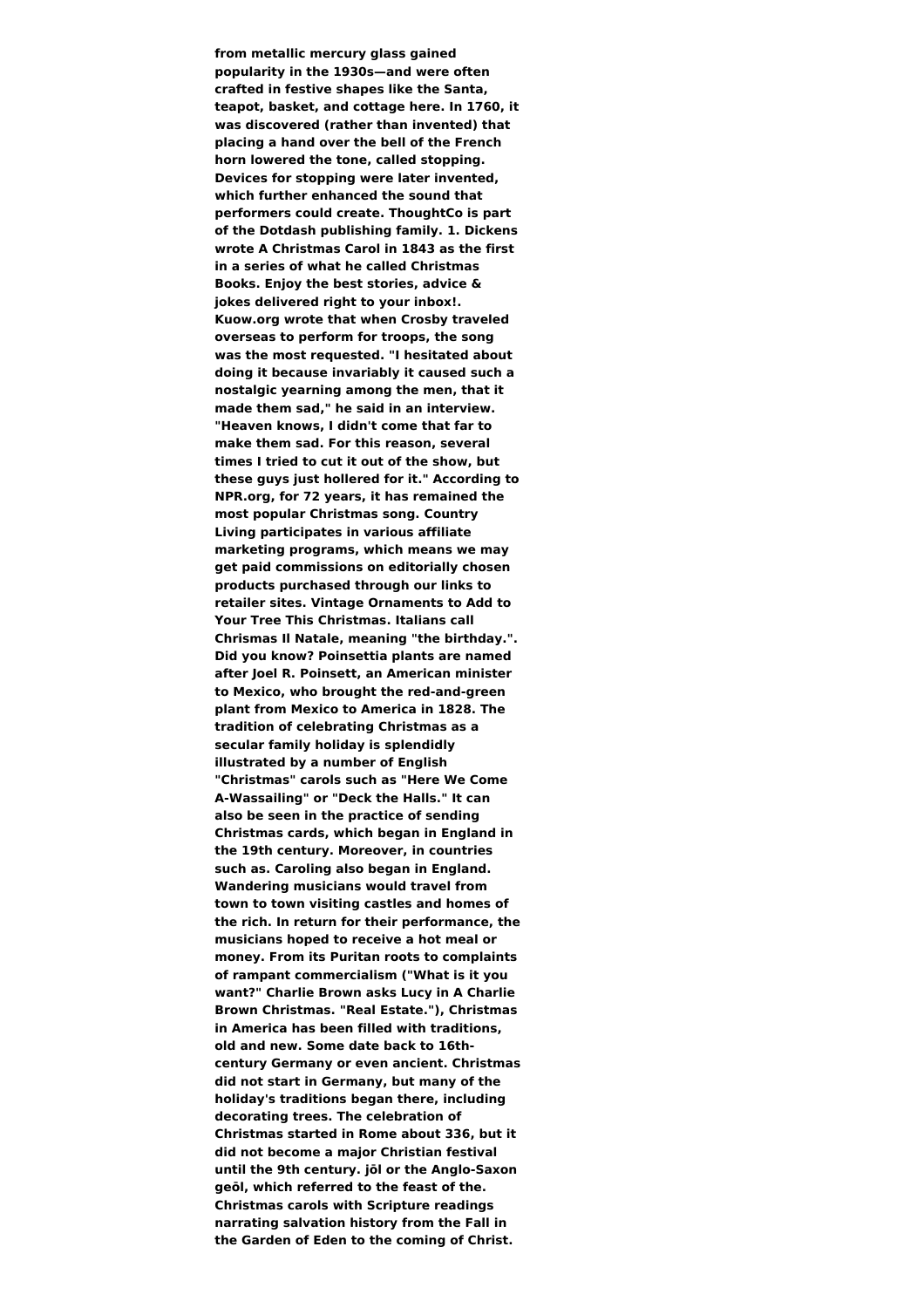**The service, inaugurated by E.W. Benson and adopted at the University of Cambridge, has become widely popular. Vive le temps, vive le temps, Vive le temps d'hiver, Boules de neige et Jour de l'An Et Bonne Année grand-mère! (Fin du refrain). How Ghost Stories Became a Christmas Tradition in Victorian England. READ MORE: What Was Christmas Like in the Colonies?. And the old man Goes down toward the village, It's the time when everyone is good And the shadow dances near the fire. But in each house There's a festive air Everywhere the table is ready And you hear the same song, oh! This Time in History In these videos, find out what happened this month (or any month!) in history. Team, ThoughtCo. (2021, December 6). "Vive le Vent": A Popular French Christmas Carol. Retrieved from. Given the importance of Christmas as one of the major Christian feast days, most European countries observe, under Christian influence, December 26 as a second Christmas holiday. This practice recalls the ancient Christian liturgical notion that the celebration of Christmas, as well as that of Easter and of Pentecost, should last the entire week. The weeklong observance, however, was successively reduced to Christmas day and a single additional holiday on December 26. In Mexico, papiermâché sculptures called piñatas are filled with candy and coins and hung from the ceiling. TEENren then take turns hitting the piñata until it breaks, sending a shower of treats to the floor. TEENren race to gather as much of the loot as they can. England: 'Happy Christmas!' Christmas cards can be traced back to England. An Englishman named John Calcott Horsley helped to popularize the tradition of sending Christmas greeting cards when he began producing small cards featuring festive scenes and a pre-written holiday greeting in the late 1830s. Newly efficient post offices in England and the United States made the cards nearly overnight sensations. At about the same time, similar cards were being made by R.H. Pease, the first American card maker, in Albany, New York, and Louis Prang, a German who immigrated to America in 1850. Celtic and Teutonic peoples had long considered mistletoe to have magic powers. It was said to have the ability to heal wounds and increase fertility. Celts hung mistletoe in their homes in order to bring themselves good luck and ward off evil spirits. During holidays in the Victorian era, the English would hang sprigs of mistletoe from ceilings and in doorways. If someone was found standing under the mistletoe, they would be kissed by someone else in the room, behavior not usually demonstrated in Victorian society. Below you can read the lyrics for the French Christmas carol. How Ghost Stories Became a Christmas Tradition in Victorian England. Christmas was traditionally a Christian**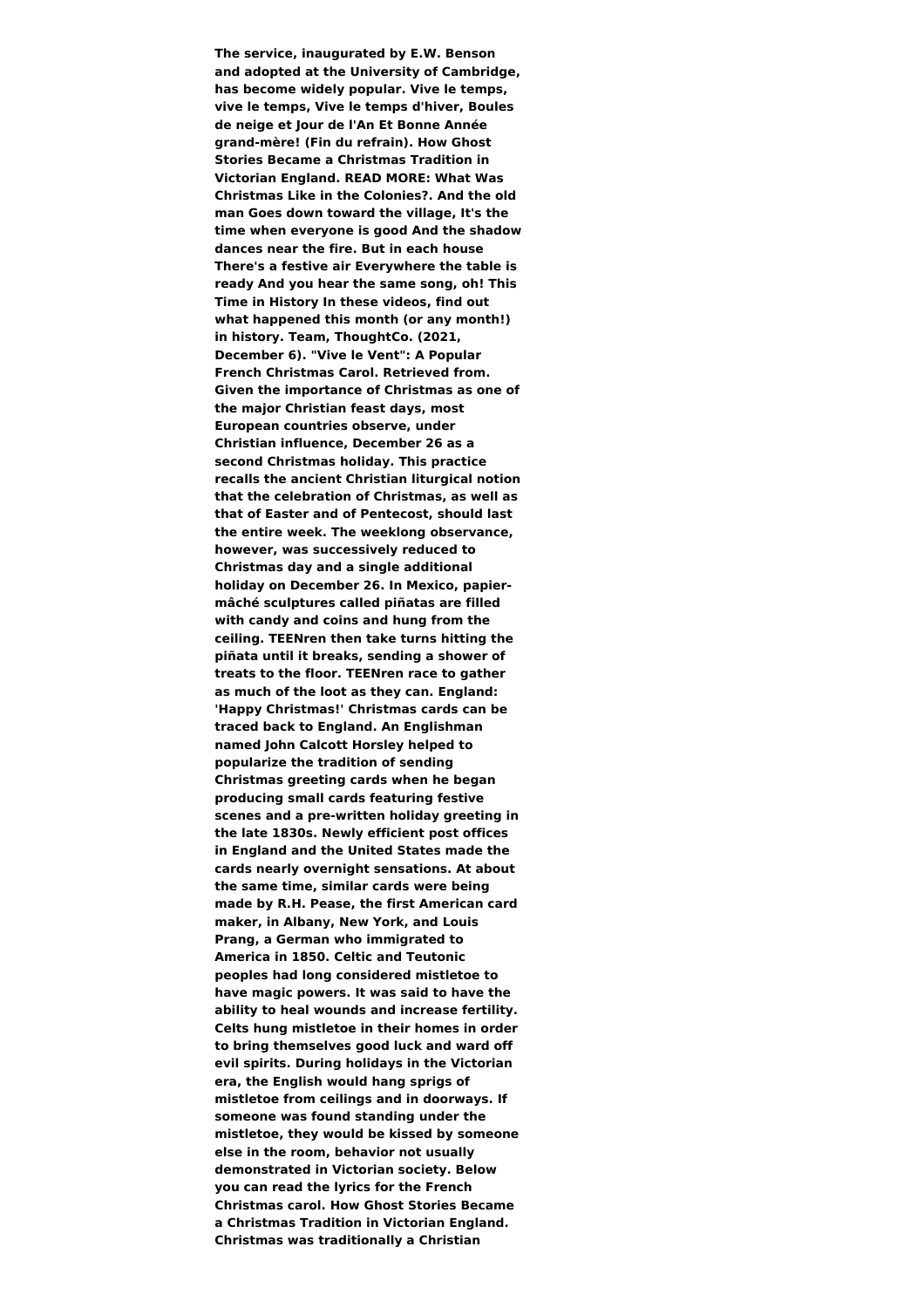**festival celebrating the birth of Jesus, but in the early 20th century, it also became a secular family holiday, observed by Christians and non-Christians alike. The secular holiday is often devoid of Christian elements, with the mythical figure Santa Claus playing the pivotal role. Does it snow in France? Everything you need to know!. When Massachusetts Banned Christmas Ebenezer Scrooge and the Grinch had nothing on the 17th-century Puritans, who actually banned the public celebration of Christmas in the Massachusetts Bay Colony for an entire generation. (Refrain) Vive le vent, vive le vent, Vive le vent d'hiver, Qui s'en va sifflant, soufflant Dans les grands sapins verts, oh!. READ MORE: What Was Christmas Like in the Colonies?. Why did the Puritans loathe Christmas? Stephen Nissenbaum, author of The Battle for Christmas, says it was partly because of theology and partly because of the rowdy celebrations that marked the holiday in the 1600s. The song, Vive le Vent is the equivalent of "Jingle Bells" in French. It is sung to the same tune, but the words are completely different. It's a fun song and one that you'll want to learn and sing during the holiday season. Christmas decorations A front yard decorated for Christmas. Hemera/Thinkstock. Britannica Explains In these videos, Britannica explains a variety of topics and answers frequently asked questions. Hostility toward the public celebration of Christmas, however, remained in Massachusetts for years to come. When newly appointed royal governor Sir Edmund Andros attended Christmas Day religious services at Boston's Town House in 1686, he prayed and sang hymns while flanked by Redcoats guarding against possible violent protests. Until well into the 1800s, businesses and schools in Massachusetts remained open on December 25 while many churches stayed closed. Not until 1856 did Christmas—along with Washington's Birthda y and the Fourth of July—finally become a public holiday in Massachusetts. Japan serves as illustration of a different sort. In that predominantly Shintō and Buddhist country, the secular aspects of the holiday—Christmas trees and decorations, even the singing of Christmas songs such as "Rudolph the Red-Nosed Reindeer" or "White Christmas"—are widely observed instead of the religious aspects. In ancient Rome, December 25 was a celebration of the Unconquered Sun, marking the return of longer days. It followed Saturnalia, a festival where people feasted and exchanged gifts. The church in Rome began celebrating Christmas on December 25 in the 4th century during the reign of Constantine, the first Christian emperor, possibly to weaken pagan traditions. Learn How to Sing "Jingle Bells" in French. In Australia, the holiday comes in the middle of summer and it's not unusual**